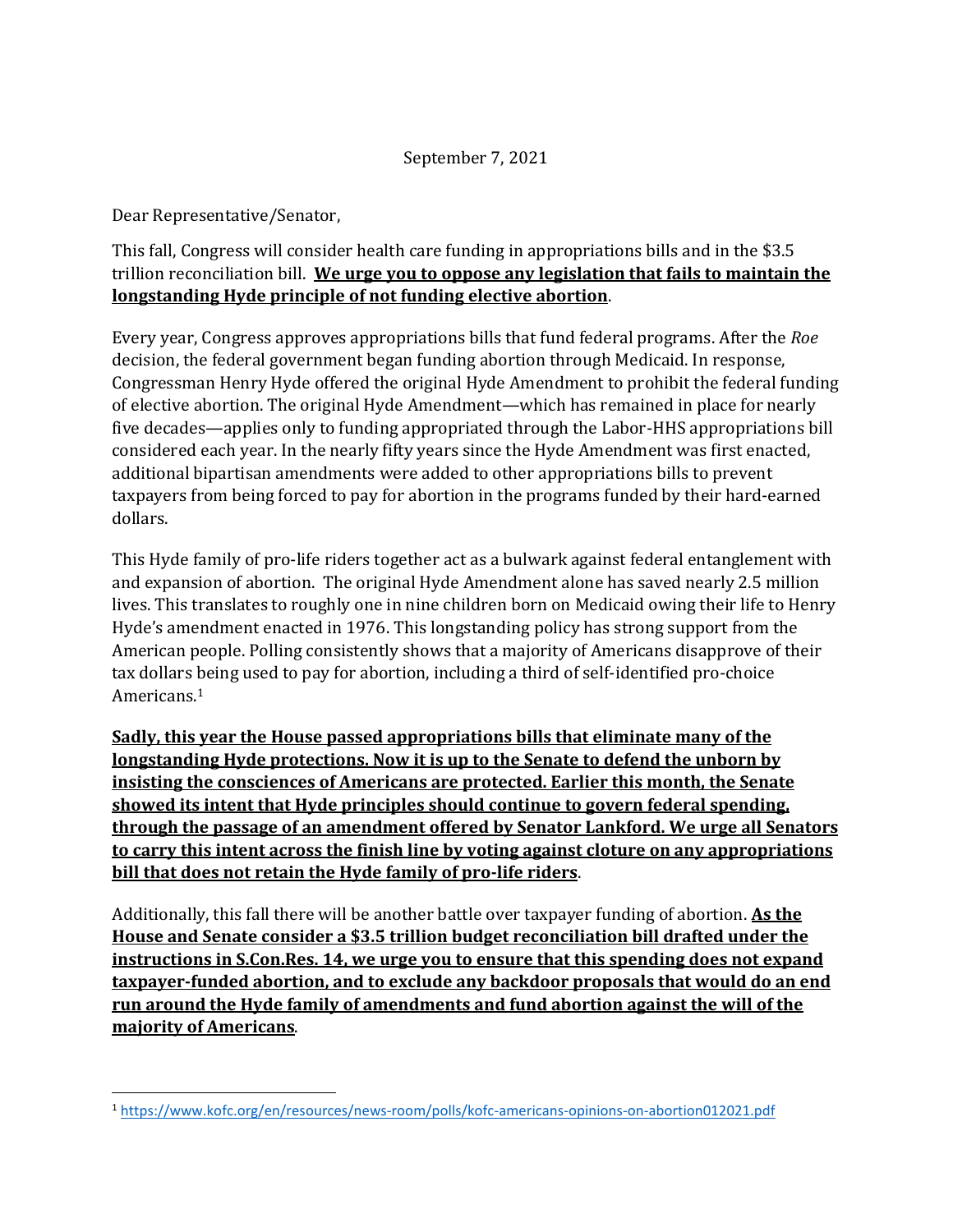Under budget reconciliation, it is possible to fund programs outside of the traditional appropriations process and bypass the Hyde family of amendments. While the specific healthrelated components of the reconciliation bill are still being drafted, Congress must ensure the following proposals under discussion would not fund elective abortion:

- Medicaid expansion
- Funding for community health centers and related programs
- Affordable Care Act expansion

As you know, reconciliation bills require just a simple majority in both the House and Senate, so every vote will count. **We urge opposition to any reconciliation bill that fails to maintain the longstanding Hyde principle of not funding elective abortion.**

The American people do not support federal funding of abortion. Abortion cuts against the spirit and soul of our nation's founding. We believe in unalienable rights that foster human dignity and protect life. We call on you, as our voice in Washington, to uphold these values in both appropriations and reconciliation legislation.

Sincerely,

Marjorie Dannenfelser President Susan B. Anthony List

Carol Tobias President National Right to Life

Penny Young Nance CEO & President Concerned Women for America LAC

Fr. Frank Pavone National Director Priests for Life

Lila Rose Founder & President Live Action

Christina Francis, MD Chair of the Board American Association of Pro-Life Obstetricians and Gynecologists

Greg Schleppenbach Associate Director USCCB Secretariat of Pro-Life Activities

Tony Perkins President Family Research Council

Catherine Glenn Foster President & CEO Americans United for Life

Tom McClusky President March for Life Action

Kristan Hawkins President Students for Life Action

Star Parker President Center for Urban Renewal and Education (CURE)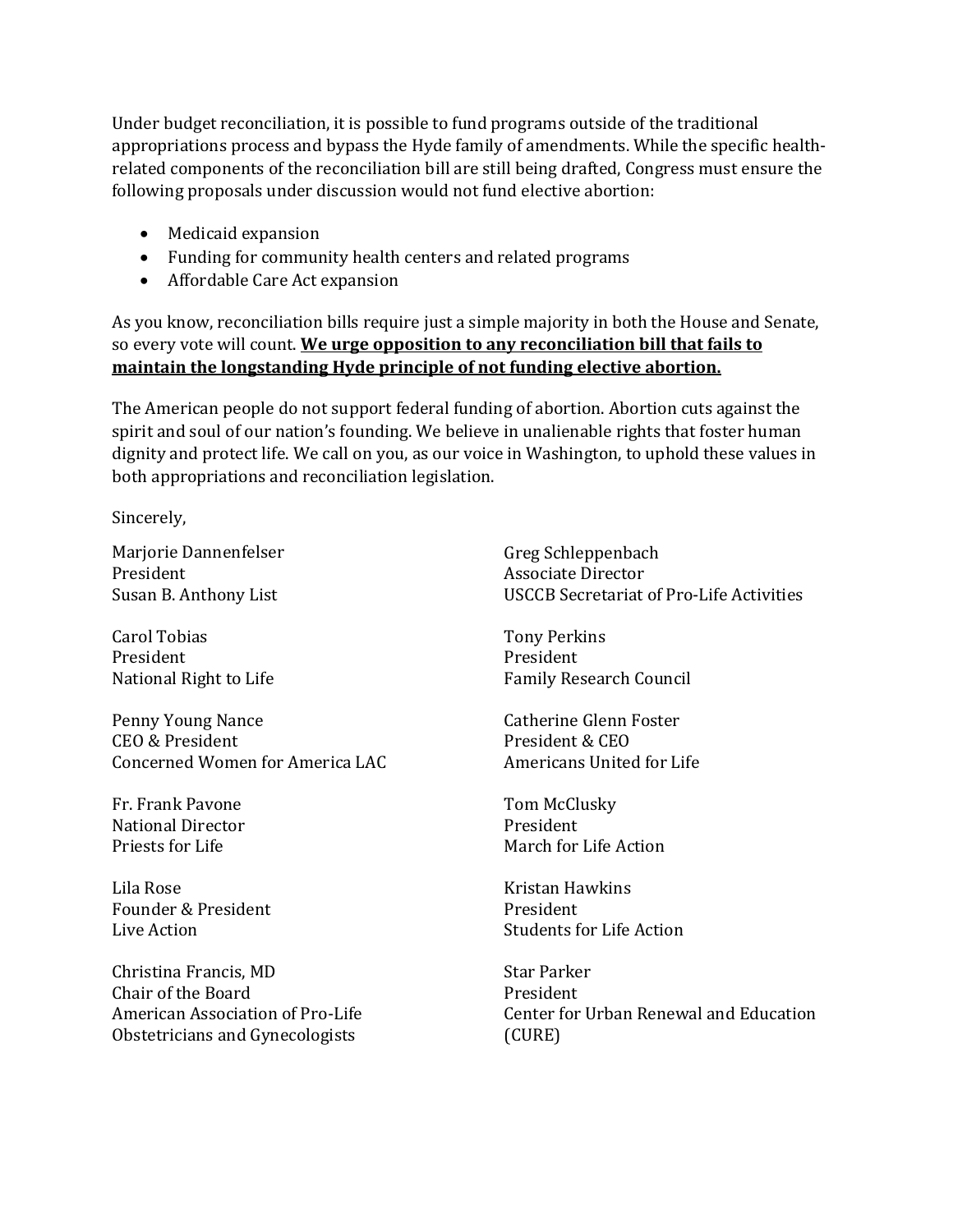Nicole Hudgens Government Affairs Family Policy Alliance

Thomas A. Glessner, J.D. President National Institute of Family and Life Advocates (NIFLA)

Robin Pierucci, MD, MA Chair, ACPeds Pro-Life Committee American College of Pediatricians (ACPeds)

Terry Schilling President American Principles Project

Andrew M. Bath Executive Vice President & General Counsel Thomas More Society

Tami Fitzgerald Executive Director North Carolina Values Coalition

Alexandra Snyder CEO Life Legal Defense Foundation

Jordan Sekulow Executive Director American Center for Law and Justice

Eric J. Scheidler Executive Director Pro-Life Action League

Jennifer Allmon Executive Director Texas Catholic Conference of Bishops

Rev. Dean Nelson Executive Director Human Coalition Action

Jonathan M. Alexandre, Esq. Senior Counsel for Governmental Affairs Liberty Counsel

Garrett Bess Vice President Heritage Action for America

Brent Leatherwood VP of External Affairs and Chief of Staff Southern Baptist Ethics & Religious Liberty Commission

Bradley Mattes President Life Issues Institute

Colleen Holcomb President Eagle Forum

Amber S. Haskew Director of Public Policy Liberty Counsel Action

Kelsey Hazzard President Secular Pro-Life

Bob Vander Plaats President and CEO The FAMiLY Leader

Cathi Herrod President Center for Arizona Policy

Joel Grewe Executive Director Generation Joshua

Joshua Edmonds Executive Director Georgia Life Alliance

Steven Ertelt Editor LifeNews.com

Cole Muzio President Frontline Policy Action